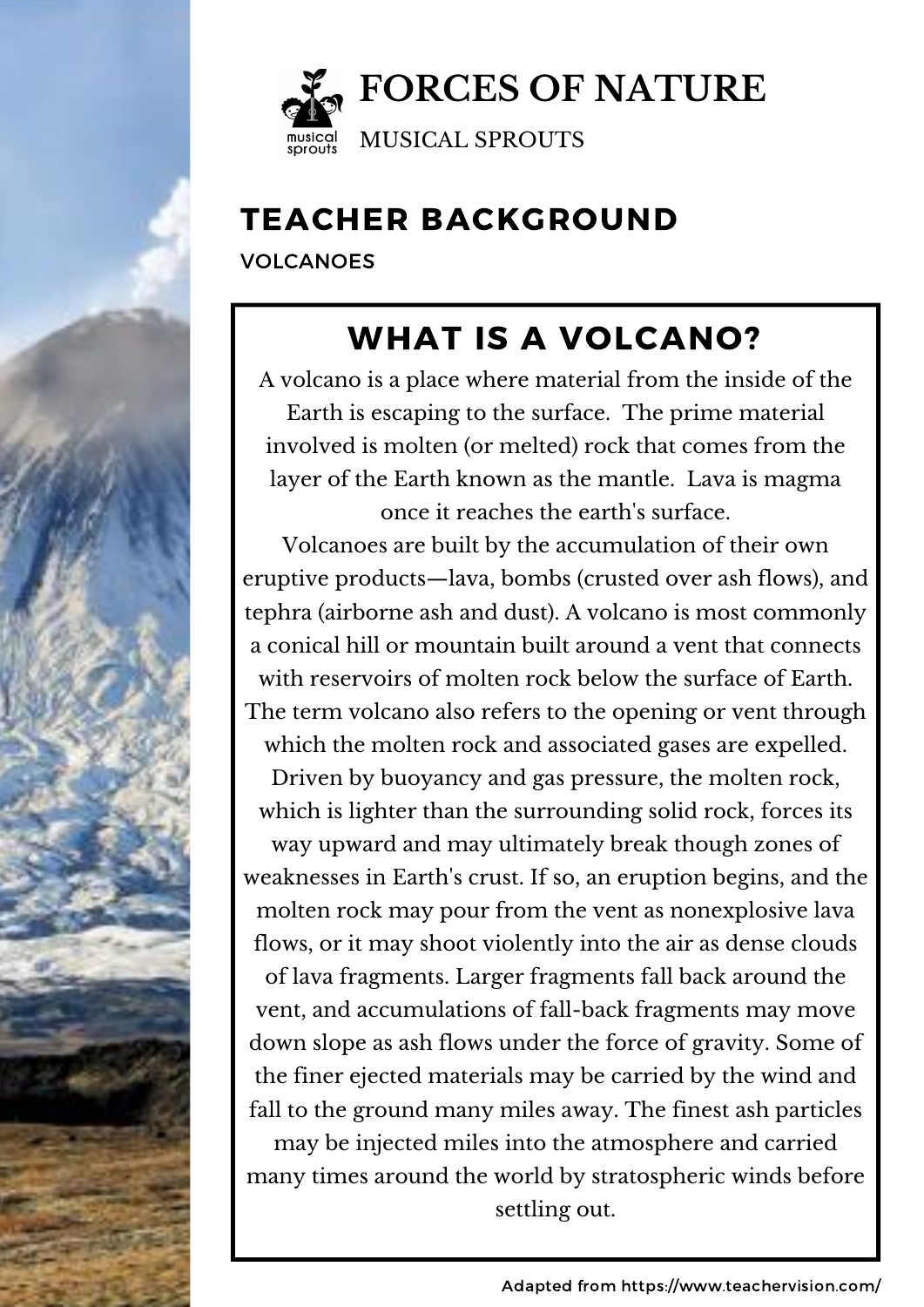

VOLCANOES

# MAGMA & LAVA

Molten rock below the surface of Earth that rises in volcanic vents is known as magma, but after it erupts from a volcano it is called lava. Magma also contain many other chemical elements in trace quantities. Upon cooling, the liquid magma may precipitate crystals of various minerals until solidification is complete to form an igneous or magmatic rock. Lava is red-hot when it pours or blasts out of a vent but soon changes to dark red, gray, black, or some other color as it cools and solidifies. All magmas contain dissolved gases, and as they rise to the surface to erupt, the confining pressures are reduced and the dissolved gases are liberated either quietly or explosively. If the lava is a thin fluid (not viscous), the gases may escape easily. But if the lava is thick and pasty (highly viscous), the gases will not move freely but will build up tremendous pressure, and ultimately escape with explosive violence. Gases in lava may be compared with the gas in a bottle of a carbonated soft drink. If you put your thumb over the top of the bottle and shake it vigorously, the gas separates from the drink and forms bubbles. When you remove your thumb abruptly, there is a miniature explosion of gas and liquid. The gases in lava behave in somewhat the same way. Their sudden expansion causes the terrible explosions that throw out great masses of solid rock as well as lava, dust, and ashes.The violent separation of gas from lava may produce rock froth called pumice. Some of this froth is so light—because of the many gas bubbles—that it floats on water.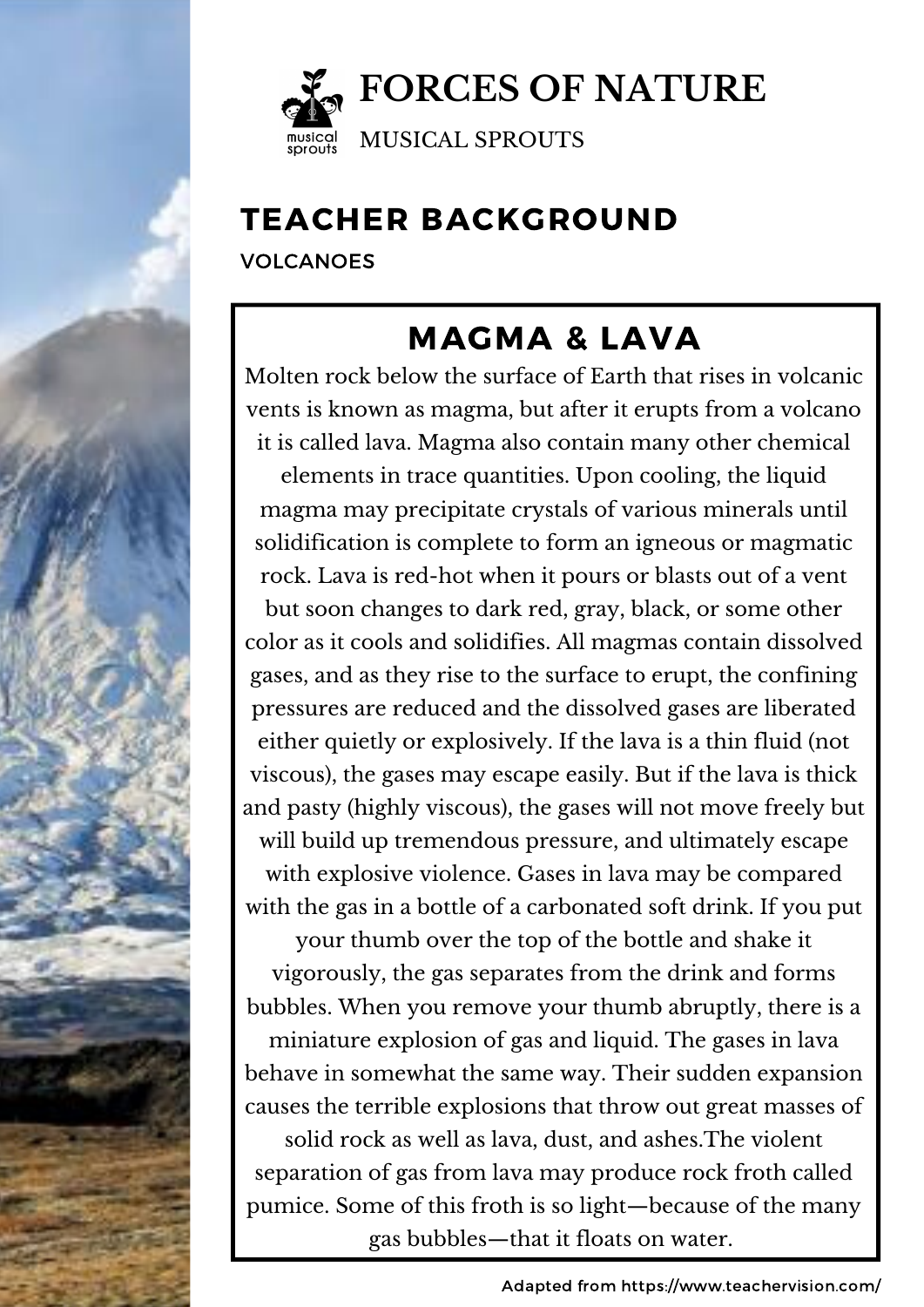

VOLCANOES

### LAYERS OF THE EARTH

To understand volcanoes we must first understand what is inside the Earth. The Earth is made of three distinct layers. The innermost layer of the Earth, the core, is made mostly of iron. The inner core is solid, while the outer core is liquid. The middle layer of the Earth is the mantle. The mantle is a semimolten layer between the core and the outermost layer, which is known as the crust. The crust is the solid layer on which we live. The crust is much thinner than the other two layers. If you think of the Earth as an egg, the crust would be the shell, the mantle would be the egg white, and the core would be the yolk.

As we know from studying earthquakes, the crust of the Earth is not one solid piece. It is broken into about 15 pieces called tectonic plates (see figure below).



Adapted from https://www.teachervision.com/